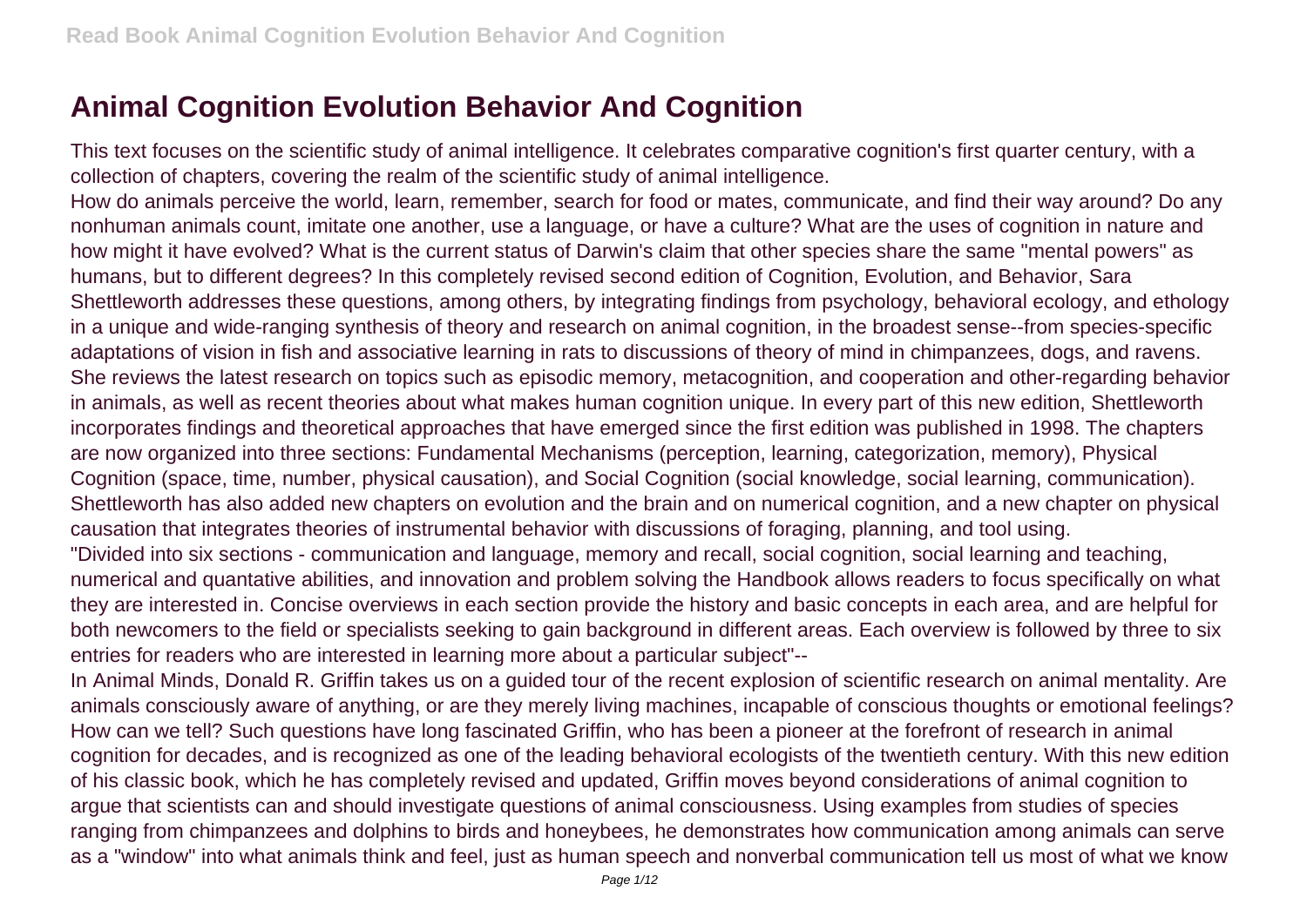about the thoughts and feelings of other people. Even when they don't communicate about it, animals respond with sometimes surprising versatility to new situations for which neither their genes nor their previous experiences have prepared them, and Griffin discusses what these behaviors can tell us about animal minds. He also reviews the latest research in cognitive neuroscience, which has revealed startling similarities in the neural mechanisms underlying brain functioning in both humans and other animals. Finally, in four chapters greatly expanded for this edition, Griffin considers the latest scientific research on animal consciousness, pro and con, and explores its profound philosophical and ethical implications.

This encyclopedia, reflecting one of the fastest growing fields in evolutionary psychology, is a comprehensive examination of the key areas in animal cognition. It will serve as a complementary resource to the handbooks and journals that have emerged in the last decade on this topic, and will be a useful resource for student and researcher alike. With comprehensive coverage of this field, key concepts will be explored. These include social cognition, prey and predator detection, habitat selection, mating and parenting, learning and perception. Attention is also given to animal-human co-evolution and interaction, as well as metacognition and consciousness. Entries are tailored to the importance of the individual topic and the amount of empirical evidence that is available. All entries are under the purview of acknowledged experts in the field.

In her comprehensive and carefully crafted book, Gisela Kaplan demonstrates how intelligent and emotional Australian birds can be. She describes complex behaviours such as grieving, deception, problem solving and the use of tools. Many Australian birds cooperate and defend each other, and exceptional ones go fishing by throwing breadcrumbs in the water, extract poisonous parts from prey and use tools to crack open eggshells and mussels. The author brings together evidence of many such cognitive abilities, suggesting plausible reasons for their appearance in Australian birds. Bird Minds is the first attempt to shine a critical and scientific light on the cognitive behaviour of Australian land birds. In this fascinating volume, the author also presents recent changes in our understanding of the avian brain and links these to life histories and longevity. Following on from Gisela's wellreceived books on the Australian Magpie and the Tawny Frogmouth, as well as two earlier titles on birds, Bird Minds contends that the unique and often difficult conditions of Australia's environment have been crucial for the evolution of unusual complexities in avian cognition and behaviour.

In the last decade, "evolutionary psychology" has come to refer exclusively to research on human mentality and behavior, motivated by a nativist interpretation of how evolution operates. This book encompasses the behavior and mentality of nonhuman as well as human animals and a full range of evolutionary approaches. Rather than a collection by and for the like-minded, it is a debate about how evolutionary processes have shaped cognition. The debate is divided into five sections: Orientations, on the phylogenetic, ecological, and psychological/comparative approaches to the evolution of cognition; Categorization, on how various animals parse their environments, how they represent objects and events and the relations among them; Causality, on whether and in what ways nonhuman animals represent cause and effect relationships; Consciousness, on whether it makes sense to talk about the evolution of consciousness and whether the phenomenon can be investigated empirically in nonhuman animals; and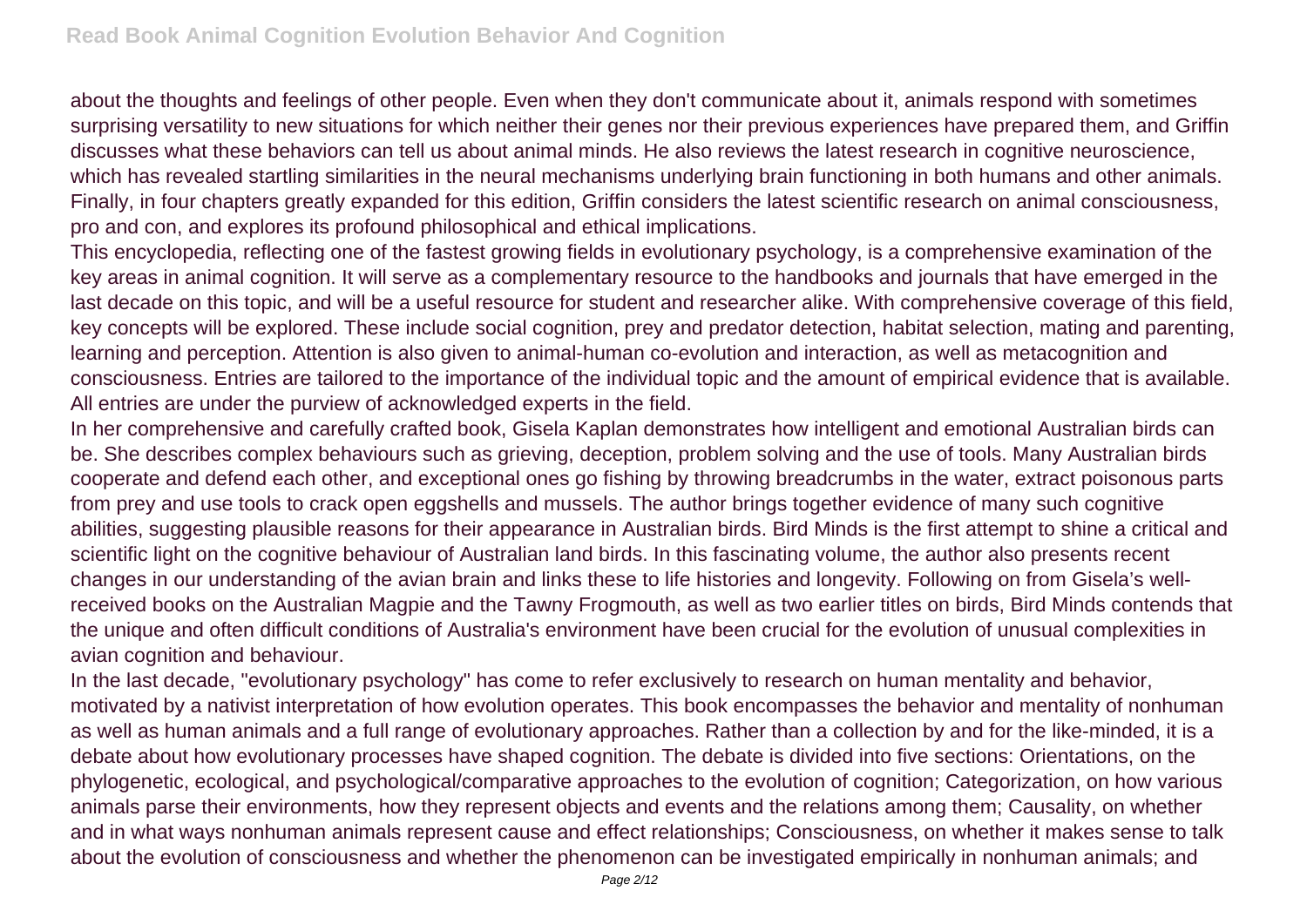Culture, on the cognitive requirements for nongenetic transmission of information and the evolutionary consequences of such cultural exchange. ContributorsBernard Balleine, Patrick Bateson, Michael J. Beran, M. E. Bitterman, Robert Boyd, Nicola Clayton, Juan Delius, Anthony Dickinson, Robin Dunbar, D.P. Griffiths, Bernd Heinrich, Cecilia Heyes, William A. Hillix, Ludwig Huber, Nicholas Humphrey, Masako Jitsumori, Louis Lefebvre, Nicholas Mackintosh, Euan M. Macphail, Peter Richerson, Duane M. Rumbaugh, Sara Shettleworth, Martina Siemann, Kim Sterelny, Michael Tomasello, Laura Weiser, Alexandra Wells, Carolyn Wilczynski, David Sloan Wilson

This wide-ranging textbook provides a broad overview of the current state of animal behavior studies. An ideal textbook for undergraduate and graduate courses in biology, experimental psychology and neuroscience. Comprises a series of contributions from international experts. Represents a diverse set of approaches to animal behavior. Ranges across the subject all levels, from molecules and neurons to individuals and populations. Draws on the work of the pioneering Dutch ethologist, Niko Tinbergen. Addresses all four of Tinbergen's key questions: causation, development, function, and evolution. Deals with contemporary subjects, such as animal welfare, conservation, neurobiology, and animal cognition.

The study of animal cognition has undergone enormous growth in the last two decades. In the early part of the 20th century, the work was conducted primarily by psychologists who studied animal behavior in the laboratory as a model of human cognition. By the middle of the century, ethological studies of animal behavior in the natural environment revealed an amazing array of cognitive abilities in different species, worthy of study in their own right. In many cases, scientists in these two disciplines were investigating the same process (e.g., learning, navigation, communication) from very different perspectives. Psychologists tended to focus on developmental or mechanistic explanations, whereas ethologists and behavioral ecologists emphasized adaptive or functional ones. Eventually, it became clear that the two fields are complementary with a full description of any cognitive process, depending on both proximate and ultimate explanations. This text builds on the tradition of combining data from laboratory and field studies of animal behavior as a means of understanding the evolution and function of cognition. In keeping with contemporary terminology, cognition refers to a wide range of processes from modification of simple reflexes to abstract concept learning to social interactions to the expression of emotions, such as guilt. These are examined throughout the text in animal groups ranging from insects to great apes. A general theme across chapters is that the evolution of behavioral patterns is adaptive, thereby reflected in underlying neural structures. Many of the authors go on to examine the adaptive significance of a behavior in relation to a species' ecological history in order to develop theories of cognitive evolution. These issues are becoming increasingly important in a world with rapidly changing environments to which all animals, including humans, must adjust. A primary goal of this volume is to introduce the exciting field of animal cognition to a new group of young scientists. The editor also hopes to encourage experienced researchers to expand their ideas of what constitutes animal cognition and how it can be studied in the future. From the editor's own reading, one area of potential growth is the development of more formal models of cognition to guide quantitative predictions of behavior. Although no chapter focuses exclusively on humans, readers should have no difficulty extrapolating research findings and theories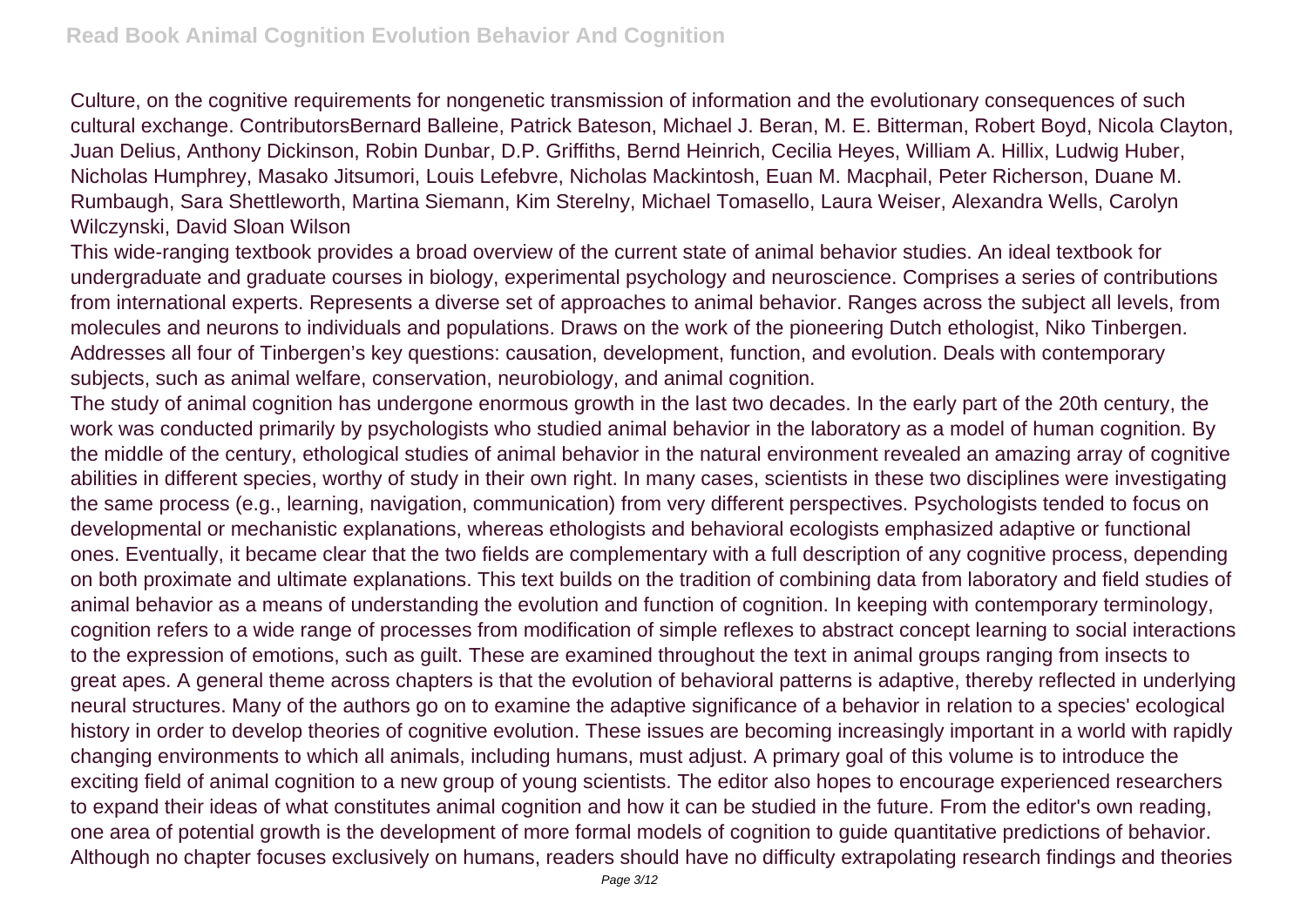from other species to those of our own. Differences are clearly based on degree, not kind.

This is the first book to summarize the burgeoning research literature on the behavioural ecology of the dog. As the leader of Europe's largest research group working solely on dog behaviour, the author is well placed to tackle such a project. The book will present a new ecological approach to the understanding of dog behaviour that will also highlight directions for future research. In providing links to human and primate behaviour research, it will appeal toanyone with an interest in behavioural ecology.

The study of animal cognition raises profound questions about the minds of animals and philosophy of mind itself. Aristotle argued that humans are the only animal to laugh, but in recent experiments rats have also been shown to laugh. In other experiments, dogs have been shown to respond appropriately to over two hundred words in human language. In this introduction to the philosophy of animal minds Kristin Andrews introduces and assesses the essential topics, problems and debates as they cut across animal cognition and philosophy of mind. She addresses the following key topics: what is cognition, and what is it to have a mind? What questions should we ask to determine whether behaviour has a cognitive basis? the science of animal minds explained: ethology, behaviourist psychology, and cognitive ethology rationality in animals animal consciousness: what does research into pain and the emotions reveal? What can empirical evidence about animal behaviour tell us about philosophical theories of consciousness? does animal cognition involve belief and concepts; do animals have a 'Language of Thought'? animal communication other minds: do animals attribute 'mindedness' to other creatures? moral reasoning and ethical behaviour in animals animal cognition and memory. Extensive use of empirical examples and case studies is made throughout the book. These include Cheney and Seyfarth's ververt monkey research, Thorndike's cat puzzle boxes, Jensen's research into humans and chimpanzees and the ultimatum game, Pankseep and Burgdorf's research on rat laughter, and Clayton and Emery's research on memory in scrub-jays. Additional features such as chapter summaries, annotated further reading and a glossary make this an indispensable introduction to those teaching philosophy of mind, animal cognition. It will also be an excellent resource for those in fields such as ethology, biology and psychology.

First published in 1984. Routledge is an imprint of Taylor & Francis, an informa company.

Mathematical Modelling sets out the general principles of mathematical modelling as a means comprehending the world. Within the book, the problems of physics, engineering, chemistry, biology, medicine, economics, ecology, sociology, psychology, political science, etc. are all considered through this uniform lens. The author describes different classes of models, including lumped and distributed parameter systems, deterministic and stochastic models, continuous and discrete models, static and dynamical systems, and more. From a mathematical point of view, the considered models can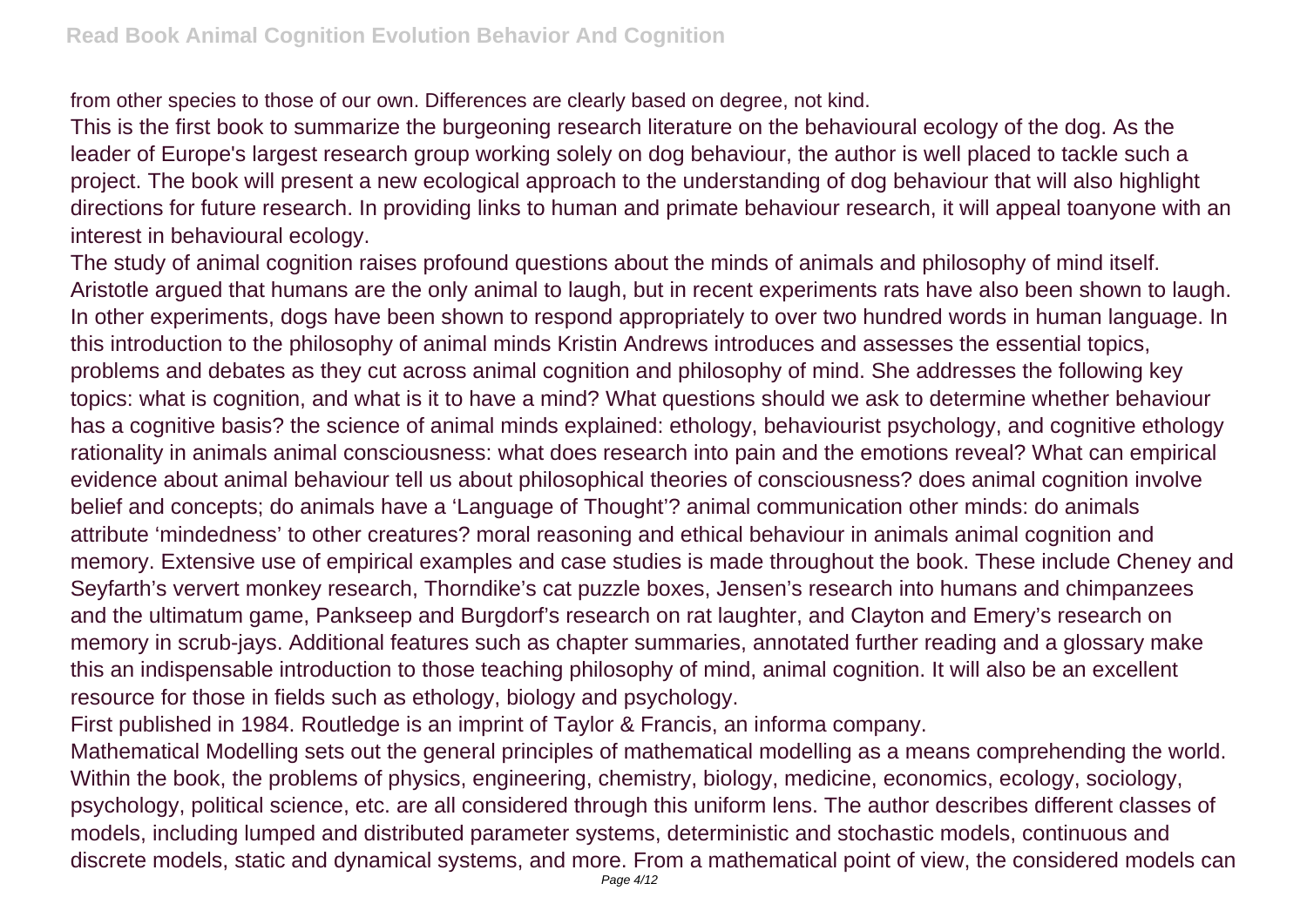be understood as equations and systems of equations of different nature and variational principles. In addition to this, mathematical features of mathematical models, applied control and optimization problems based on mathematical models, and identification of mathematical models are also presented. Features Each chapter includes four levels: a lecture (main chapter material), an appendix (additional information), notes (explanations, technical calculations, literature review) and tasks for independent work; this is suitable for undergraduates and graduate students and does not require the reader to take any prerequisite course, but may be useful for researchers as well Described mathematical models are grouped both by areas of application and by the types of obtained mathematical problems, which contributes to both the breadth of coverage of the material and the depth of its understanding Can be used as the main textbook on a mathematical modelling course, and is also recommended for special courses on mathematical models for physics, chemistry, biology, economics, etc.

The fifty-seven original essays in this book provide a comprehensive overview of the interdisciplinary field of animal cognition. The contributors include cognitive ethologists, behavioral ecologists, experimental and developmental psychologists, behaviorists, philosophers, neuroscientists, computer scientists and modelers, field biologists, and others. The diversity of approaches is both philosophical and methodological, with contributors demonstrating various degrees of acceptance or disdain for such terms as "consciousness" and varying degrees of concern for laboratory experimentation versus naturalistic research. In addition to primates, particularly the nonhuman great apes, the animals discussed include antelopes, bees, dogs, dolphins, earthworms, fish, hyenas, parrots, prairie dogs, rats, ravens, sea lions, snakes, spiders, and squirrels. The topics include (but are not limited to) definitions of cognition, the role of anecdotes in the study of animal cognition, anthropomorphism, attention, perception, learning, memory, thinking, consciousness, intentionality, communication, planning, play, aggression, dominance, predation, recognition, assessment of self and others, social knowledge, empathy, conflict resolution, reproduction, parent-young interactions and caregiving, ecology, evolution, kin selection, and neuroethology.

This book highlights the state of the field in the new, provocative line of research into the cognition and behavior of the domestic dog. Eleven chapters from leading researchers describe innovative methods from comparative psychology, ethology and behavioral biology, which are combined to create a more comprehensive picture of the behavior of Canis familiaris than ever before. Each of the book's three parts highlights one of the perspectives relevant to providing a full understanding of the dog. Part I covers the perceptual abilities of dogs and the effect of interbreeding. Part II includes observational and experimental results from studies of social cognition – such as learning and social referencing – and physical cognition in canids, while Part III summarizes the work in the field to date, reviewing various conceptual and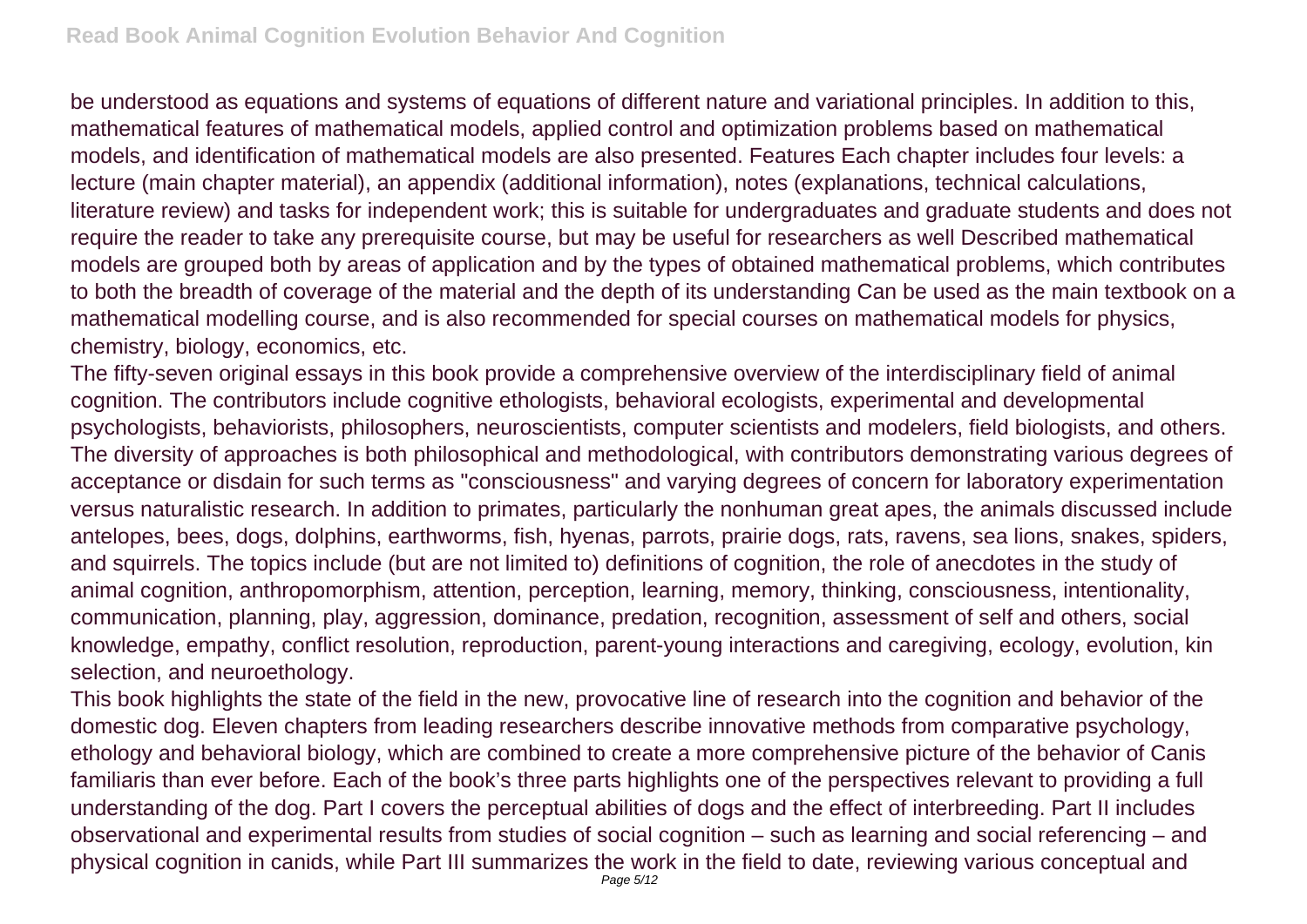methodological approaches and testing anthropomorphisms with regard to dogs. The final chapter discusses the practical application of behavioral and cognitive results to promote animal welfare. This volume reflects a modern shift in science toward considering and studying domestic dogs for their own sake, not only insofar as they reflect back on human beings.

Unmatched in the quality of its world-renowned contributors, this multidisciplinary companion serves as both a course text and a reference book across the broad spectrum of issues of concern to cognitive science.

With the growing accessibility of original journal articles and papers, a staggering number of professors teaching junior/senior level courses are turning away from the use of textbooks in favor of primary research papers. The Fundamentals of Cognition series covers the main topics in the field of Cognitive Psychology, and will address the need professors have for a brief, yet detailed, overview of specific topics in cognitive psychology. The books in this series will serve as a unifying discussion of the topic and provide continuity and cohesion to the discussion of primary research papers. These primers will be written by prominent cognitive scientists with the ability to write accessibly about complex subjects. They will capture the current state of this fast moving field and reflect the authors' views. Comparative Cognition has countless connections to the rest of psychology and encompasses the comparative and evolutionary basis of development and social psychological processes as well as every aspect of cognition. Comparative research also provides the basis for the animal models used in behavioral neuroscience and genetics. This text on the Fundamentals of Comparative Cognition will convey the richness and excitement of this diverse field while addressing the fundamental questions of what makes us uniquely human and what we share with other creatures. Professors' experience with Shettleworth's graduate text and her clear, direct, and interesting writingstyle makes them very excited about the possibility of Shettleworth writing an undergraduate text in this field.

Animal Behavior, Second Edition, covers the broad sweep of animal behavior from its neurological underpinnings to the importance of behavior in conservation. The authors, Michael Breed and Janice Moore, bring almost 60 years of combined experience as university professors to this textbook, much of that teaching animal behavior. An entire chapter is devoted to the vibrant new field of behavior and conservation, including topics such as social behavior and the relationship between parasites, pathogens, and behavior. Thoughtful coverage has also been given to foraging behavior, mating and parenting behavior, anti-predator behavior, and learning. This text addresses the physiological foundations of behavior in a way that is both accessible and inviting, with each chapter beginning with learning objectives and ending with thought-provoking questions. Additionally, special terms and definitions are highlighted throughout. Animal Behavior provides a rich resource for students (and professors) from a wide range of life science disciplines. Provides a rich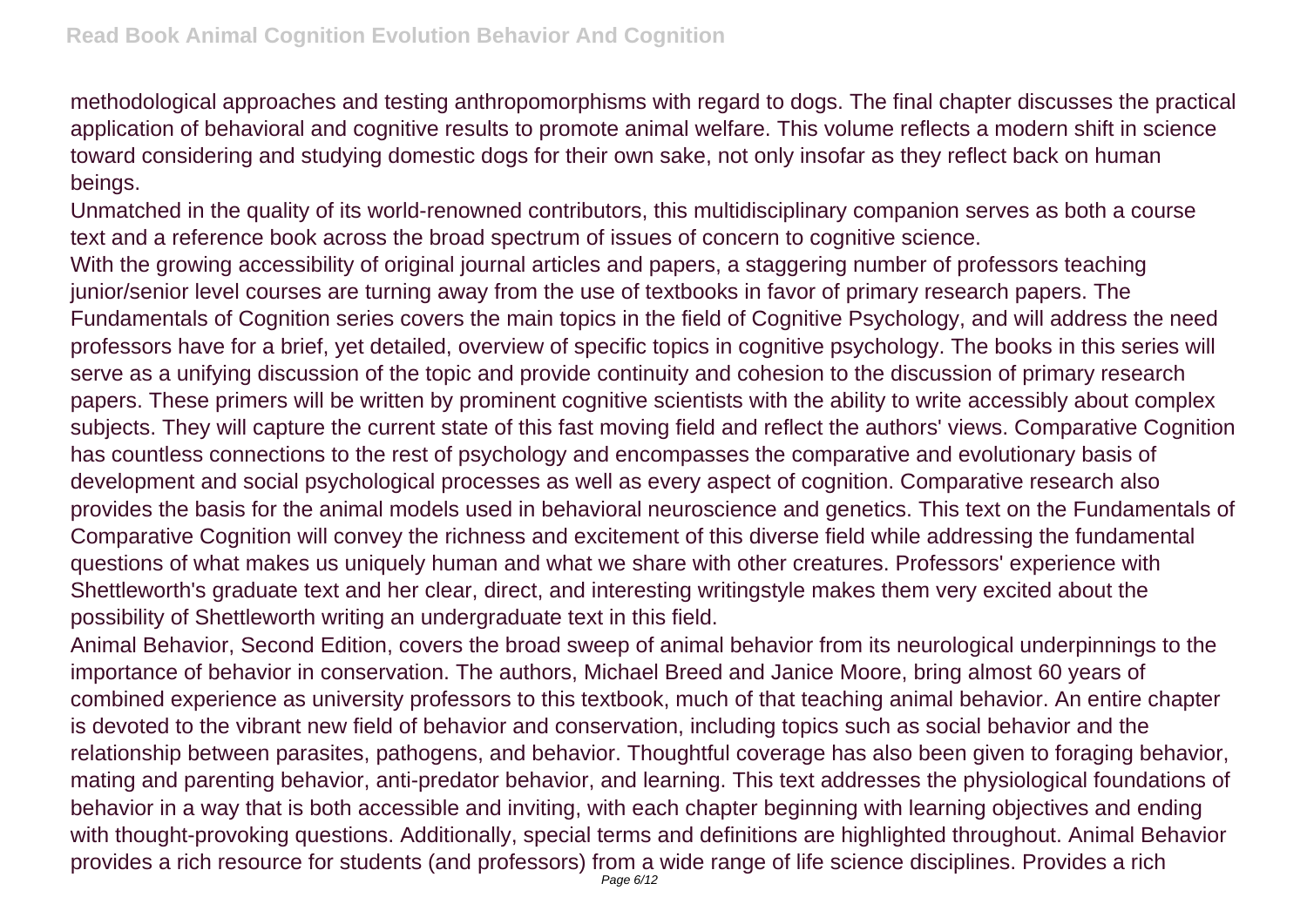resource for students and professors from a wide range of life science disciplines Updated and revised chapters, with at least 50% new case studies and the addition of contemporary in-text examples Expanded and updated coverage of animal welfare topics Includes behavior and homeostatic mechanisms, behavior and conservation, and behavioral aspects of disease Available lab manual with fully developed and tested laboratory exercises Companion website includes newly developed slide sets/templates (PowerPoints) coordinated with the book

A New York Times bestseller: "A passionate and convincing case for the sophistication of nonhuman minds." —Alison Gopnik, The Atlantic Hailed as a classic, Are We Smart Enough to Know How Smart Animals Are? explores the oddities and complexities of animal cognition—in crows, dolphins, parrots, sheep, wasps, bats, chimpanzees, and bonobos—to reveal how smart animals really are, and how we've underestimated their abilities for too long. Did you know that octopuses use coconut shells as tools, that elephants classify humans by gender and language, and that there is a young male chimpanzee at Kyoto University whose flash memory puts that of humans to shame? Fascinating, entertaining, and deeply informed, de Waal's landmark work will convince you to rethink everything you thought you knew about animal—and human—intelligence.

Experts from psychology, neuroscience, philosophy, ecology, and evolutionary biology assess the field of animal cognition.

Contributed chapters by psychologists and behavioral biologists provide a broad coverage of animal behavior, and governing brain processes. Topics covered include: foraging behavior and strategies, economics and psychology, memory of events and space, time perception, expectancies, food preferences and diet selection, behavior variability and the concept of mind. The volume is designed to satisfy an intderdisciplinary audience, embracing the behavioristic tradition, biological and physiological approaches, and evolutionary theory as philosophical underpinnings to the chapters. Also achieved in this work is a good balance between empirical results and theory.

What occupies the mind of an animal? To what extent do they experience consciousness? Is there such a thing as culture in the animal kingdom? For those new to this fascinating topic, this innovative text delivers an apt and comprehensive introduction to the rich and complex world of animal behaviour and cognition. Discover pivotal case studies and experiments that have irrevocably shaped how we view the psychological and social lives of animals and discover such key cognitive topics as memory, communication and sensory perception. Projecting an insightful scope into the cognitive world of animals, from considering the use of tools in birds to the dance communication system of the honey bee, Wynne and Udell analyse and explain the importance of the observations and studies that have led to the greater understanding of how animals learn, perceive social relations, form concepts, experience time and navigate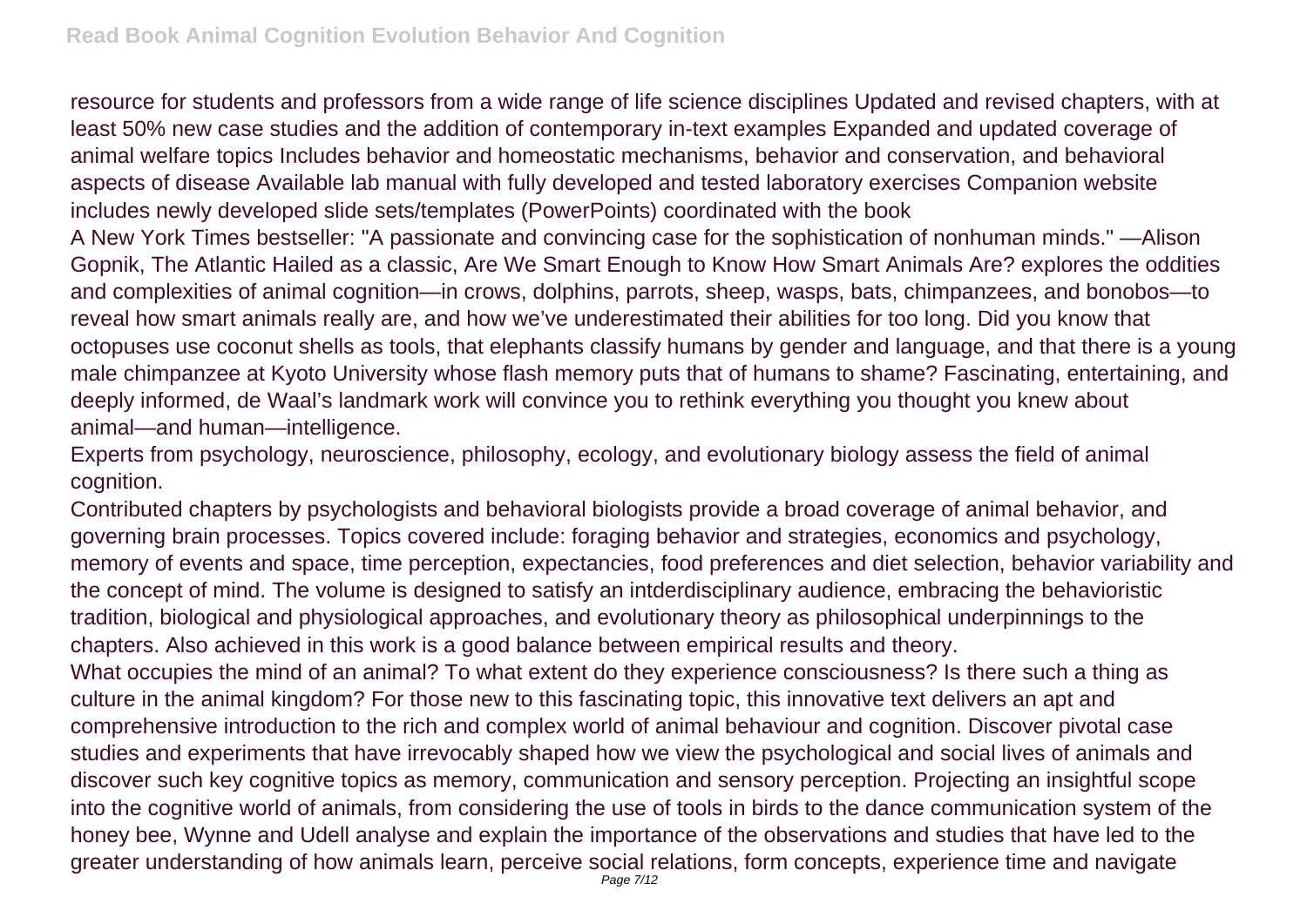space. Written with the student-reader in mind, this text provides the ideal introduction to this excitingly progressive field in psychology to any undergraduate undertaking courses in animal behaviour and comparative psychology. This book is for those who desire to learn an up-to-date history of cornerstone theories in the field thus far and gain a comprehensive introductory understanding into the function and evolution of the broad range of cognitive and behavioural faculties in animals.

What occupies the mind of an animal? To what extent do they experience consciousness? Is there such a thing as culture in the animal kingdom? For those new to this fascinating topic, this innovative text delivers an apt and comprehensive introduction to the rich and complex world of animal behaviour and cognition. Discover pivotal case studies and experiments that have irrevocably shaped how we view the psychological and social lives of animals and discover such key cognitive topics as memory, communication and sensory perception. Projecting an insightful scope into the cognitive world of animals, from considering the use of tools in birds to the dance communication system of the honey bee, Wynne and Udell analyse and explain the importance of the observations and studies that have led to the greater understanding of how animals learn, perceive social relations, form concepts, experience time and navigate space. Written with the student-reader in mind, this text provides the ideal introduction to this excitingly progressive field in psychology to any undergraduate undertaking courses in animal behaviour and comparative psychology. This book is for those who desire to learn an up-to-date history of cornerstone theories in the field thus far and gain a comprehensive introductory understanding into the function and evolution of the broad range of cognitive and behavioural faculties in animals. New to this Edition: - 'Focus on the data' boxes in-text exploring the scientific foundation of theories and debates - Authors have taken care to ensure that this 2nd edition has been thoroughly expanded and updated according to the latest results in research

In this book, the editors bring together results from studies on all kinds of animals to show how thinking on many behaviors as truly cognitive processes can help us to understand the biology involved. Taking ideas and observations from the while range of research into animal behavior leads to unexpected and stimulating ideas. A space is created where the work of field ecologists, evolutionary ecologists and experimental psychologists can interact and contribute to a greater understanding of complex animal behavior, and to the development of a new and coherent field of study. Ask anyone who has owned a pet and they'll assure you that, yes, animals have personalities. And science is beginning to agree. Researchers have demonstrated that both domesticated and nondomesticated animals—from invertebrates to monkeys and apes—behave in consistently different ways, meeting the criteria for what many define as personality. But why the differences, and how are personalities shaped by genes and environment? How did they evolve? The essays in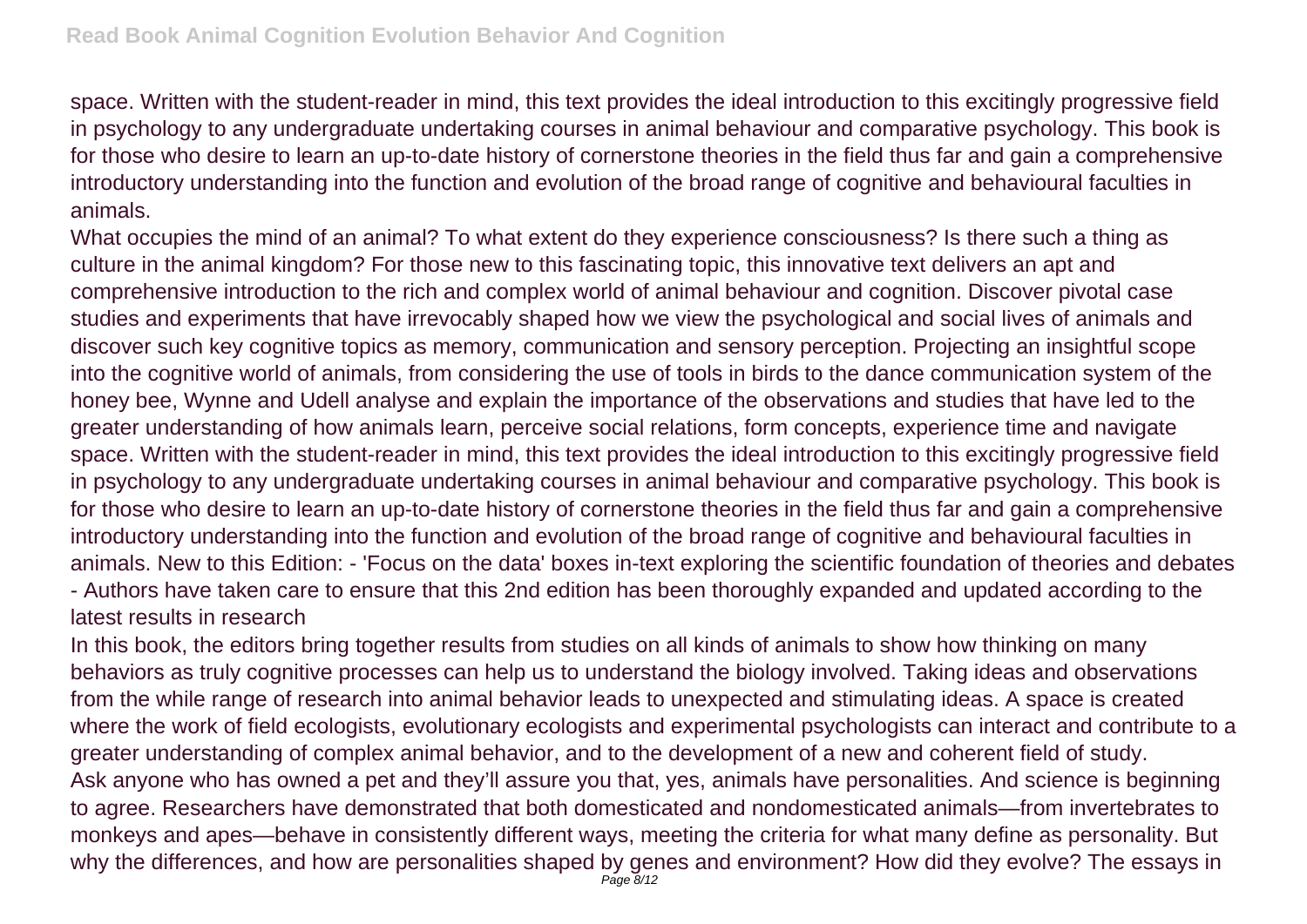Animal Personalities reveal that there is much to learn from our furred and feathered friends. The study of animal personality is one of the fastest-growing areas of research in behavioral and evolutionary biology. Here Claudio Carere and Dario Maestripieri, along with a host of scholars from fields as diverse as ecology, genetics, endocrinology, neuroscience, and psychology, provide a comprehensive overview of the current research on animal personality. Grouped into thematic sections, chapters approach the topic with empirical and theoretical material and show that to fully understand why personality exists, we must consider the evolutionary processes that give rise to personality, the ecological correlates of personality differences, and the physiological mechanisms underlying personality variation. A comprehensive update to the first monograph on dog behaviour, evolution and cognition.

A psychology professor journeys inside the minds of different species of animals to discover how animals think, drawing on the latest research into evolutionary theory and cognitive science to examine the intellectual, emotional, and behavioral life of animals. Reprint. 15,000 first printing.

The visual world of animals is highly diverse and often very different from that of humans. This book provides an extensive review of the latest behavioral and neurobiological research on animal vision, detailing fascinating species similarities and differences in visual processing. In Cognitive Kin, Moral Strangers?, Judith Benz-Schwarzburg investigates whether non-human animals share complex socio-cognitive abilities like culture, language and theory of mind with humans. She questions our supposedly human uniqueness and explores how cognitive kinship matters for animal ethics.

George Orwell's celebrated novella, Animal Farm, is a biting, allegorical, political satire on totalitarianism in general and Stalinism in particular. One of the most famous works in modern English literature, it is a telling comment on Soviet Russia under Stalin's brutal dictatorship based on a cult of personality which was enforced through a reign of terror. The book tells a seemingly simple story of farm animals who rebel against their master in the hope of stopping their exploitation at the hand of humans and creating a society where animals would be equal, free and happy. Ultimately, however, the rebellion is betrayed and the farm ends up in a state as bad as it was before. The novel thus demonstrates how easily good intentions can be subverted into tyranny.Orwell has himself said that it was the first book in which he had tried, with full consciousness of what he was doing, 'to fuse political purpose and artistic purpose into one whole.' The book was first published in England in 1945, and has since then remained a favourite with readers all over the world, and has consistently been included in all prestigious bestseller lists for the past many years.

Entries examine a broad array of different species and behavior patterns, using techniques that range from molecular approaches to the study of behavior to analyses of individuals, populations, species, and ecosystems.

This volume brings together leading experts in comparative and evolutionary psychology. Top scholars summarize the histories and possible futures of their disciplines, and the contribution of each to illuminating the evolutionary forces that give rise to unique abilities in distantly and closely related species.

Animal CognitionEvolution, Behavior and CognitionBloomsbury Publishing

MySearchLab provides students with a complete understanding of the research process so they can complete research projects confidently Page 9/12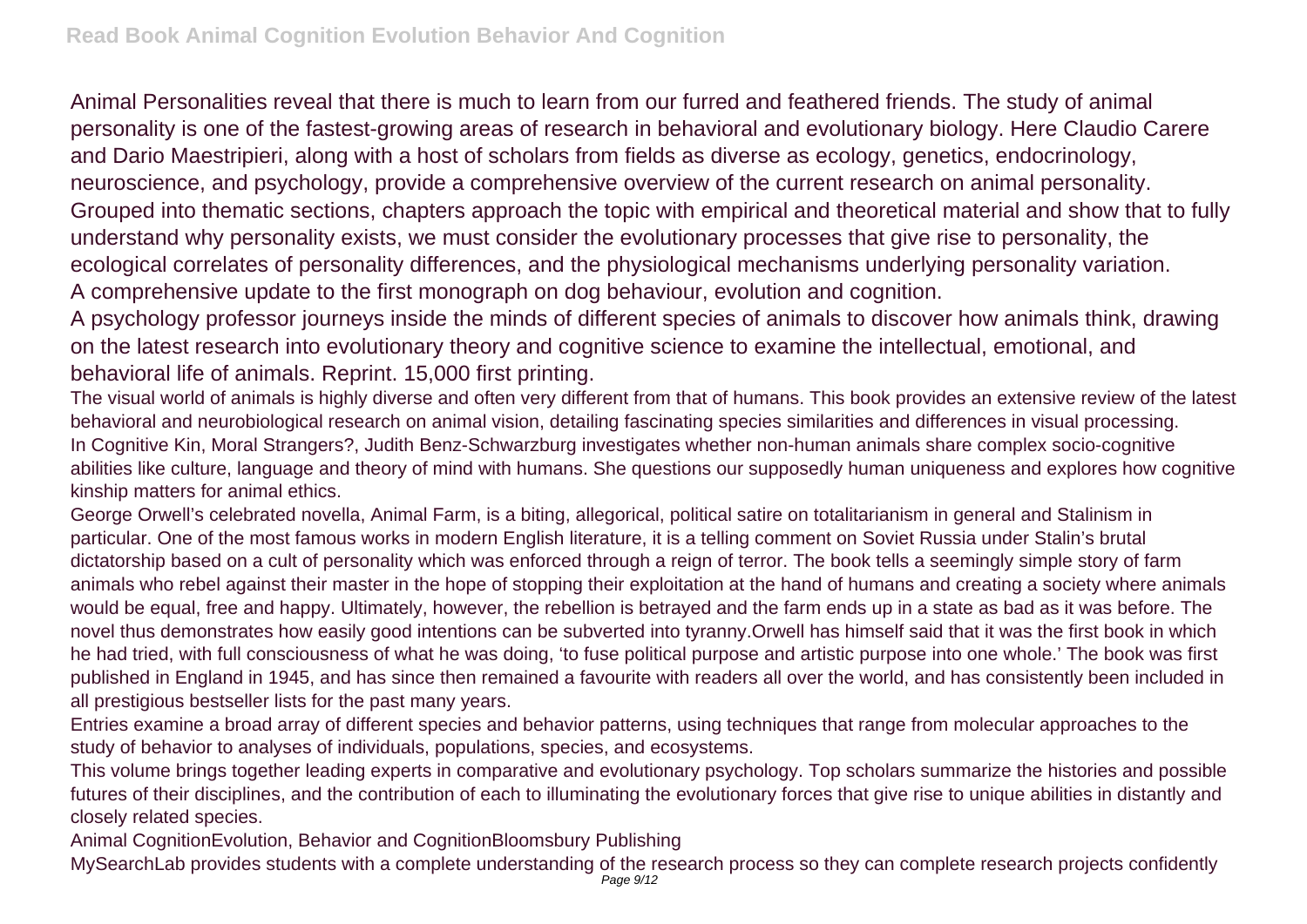and efficiently. Students and instructors with an internet connection can visit www.MySearchLab.com and receive immediate access to thousands of full articles from the EBSCO ContentSelect database. In addition, MySearchLab offers extensive content on the research process itself—including tips on how to navigate and maximize time in the campus library, a step-by-step guide on writing a research paper, and instructions on how to finish an academic assignment with endnotes and bibliography. This unique book helps readers understand why cognitive psychologists approach problems as they do. It explains the questions cognitive psychologists ask, gives clear answers, and provides interesting, lively and comprehensive coverage of controversies in the field. This book is a study of cognition: of how humans think. Topics covered include visual perception, attention, sensory and primary memory, memory encoding, memory retrieval, memory storage, motor control, visual imagery, decision making and deductive reasoning, problem solving, and language. For readers that are interested in understanding the mysteries of cognition, including psychiatrists, psychologists, psychoanalysts, and those in the field of cognitive neuroscience.

The cognitive abilities of birds are remarkable: hummingbirds integrate spatial and temporal information about food sources, day-old chicks have a sense of numbers, parrots can make and use tools, and ravens have sophisticated insights in social relationships. This volume describes the full range of avian cognitive abilities, the mechanisms behind such abilities and how they relate to the ecology of the species. Synthesising the latest research in avian cognition, a range of experts in the field provide first-hand insights into experimental procedures, outcomes and theoretical advances, including a discussion of how the findings in birds relate to the cognitive abilities of other species, including humans. The authors cover a range of topics such as spatial cognition, social learning, tool use, perceptual categorization and concept learning, providing the broader context for students and researchers interested in the current state of avian cognition research, its key questions and appropriate experimental approaches.

The study of animal cognition has undergone enormous growth in the last two decades. In the early part of the 20th century, the work was conducted primarily by psychologists who studied animal behavior in the laboratory as a model of human cognition. By the middle of the century, ethological studies of animal behavior in the natural environment revealed an amazing array of cognitive abilities in different species, worthy of study in their own right. In many cases, scientists in these two disciplines were investigating the same process (e.g., learning, navigation, communication) from very different perspectives. Psychologists tended to focus on developmental or mechanistic explanations, whereas ethologists and behavioral ecologists emphasised adaptive or functional ones. Eventually, it became clear that the two fields are complementary with a full description of any cognitive process, depending on both proximate and ultimate explanations. This text builds on the tradition of combining data from laboratory and field studies of animal behavior as a means of understanding the evolution and function of cognition. In keeping with contemporary terminology, cognition refers to a wide range of processes from modification of simple reflexes to abstract concept learning to social interactions to the expression of emotions, such as guilt. These are examined throughout the text in animal groups ranging from insects to great apes. A general theme across chapters is that the evolution of behavioral patterns is adaptive, thereby reflected in underlying neural structures. Many of the authors go on to examine the adaptive significance of a behavior in relation to a species ecological history in order to develop theories of cognitive evolution. These issues are becoming increasingly important in a world with rapidly changing environments to which all animals, including humans, must adjust. A primary goal of this volume is to introduce the exciting field of animal cognition to a new group of young scientists. The editor also hopes to encourage experienced researchers to expand their ideas of what constitutes animal cognition and how it can be studied in the future. From the editors own reading, one area of potential growth is the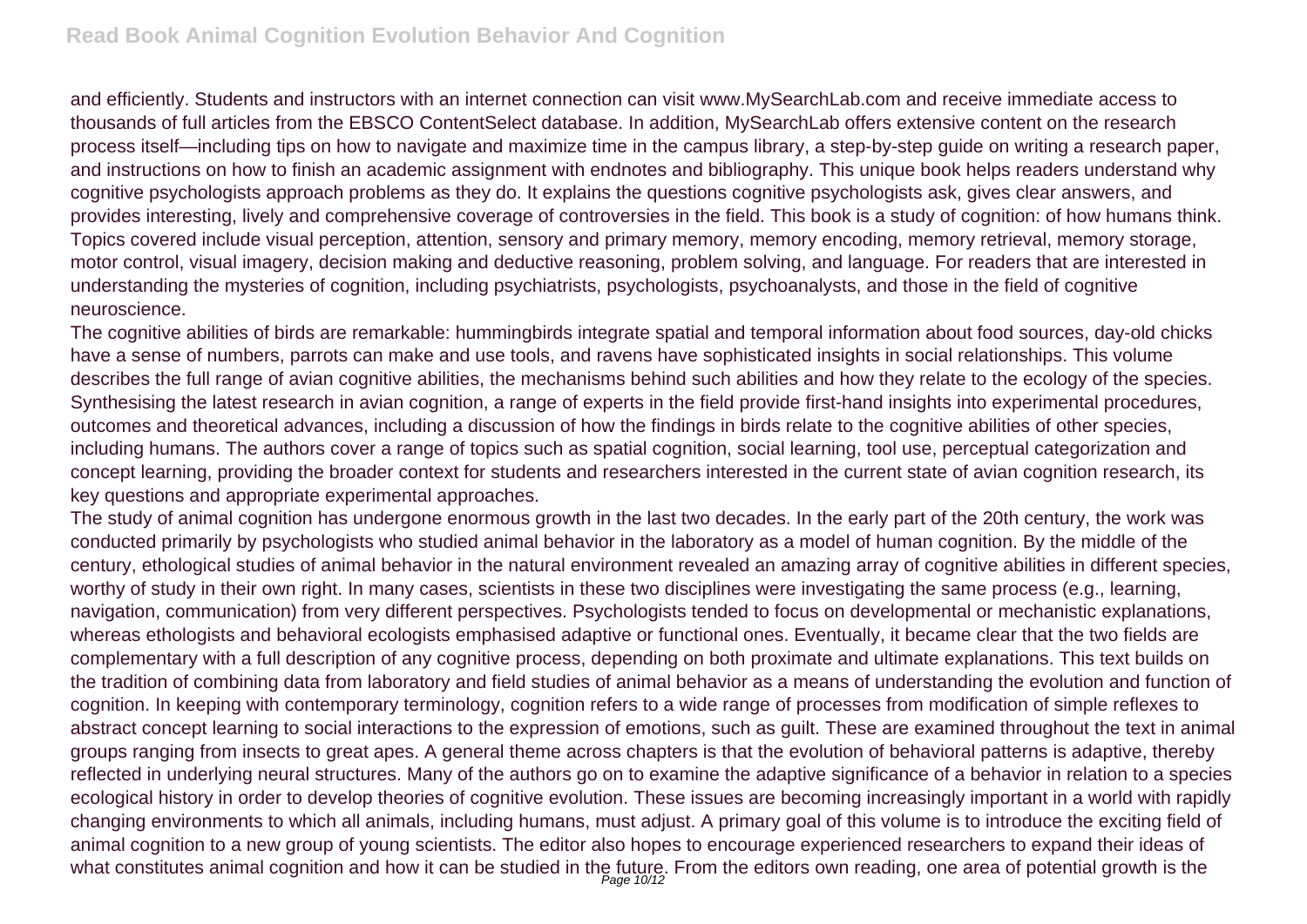development of more formal models of cognition to guide quantitative predictions of behavior. Although no chapter focuses exclusively on humans, readers should have no difficulty extrapolating research findings and theories from other species to those of our own. Differences are clearly based on degree, not kind.

How does the environment shape the ways an animal processes information and makes decisions? How do constraints imposed on nervous systems affect an animal's activities? To help answer these questions, Cognitive Ecology integrates evolutionary ecology and cognitive science, demonstrating how studies of perception, memory, and learning can deepen our understanding of animal behavior and ecology. Individual chapters consider such issues as the evolution of learning and its influence on behavior; the effects of cognitive mechanisms on the evolution of signaling behavior; how neurobiological and evolutionary processes have shaped navigational activities; functional and mechanical explanations for altered behaviors in response to changing environments; how foragers make decisions and how these decisions are influenced by the risks of predation; and how cognitive mechanisms affect partner choice. Cognitive Ecology will encourage biologists to consider how animal cognition affects behavior, and will also interest comparative psychologists and cognitive scientists.

The last decade has witnessed remarkable discoveries and advances in our understanding of the tool using behaviour of animals. Wild populations of capuchin monkeys have been observed to crack open nuts with stone tools, similar to the skills of chimpanzees and humans. Corvids have been observed to use and make tools that rival in complexity the behaviours exhibited by the great apes. Excavations of the nut cracking sites of chimpanzees have been dated to around 4-5 thousand years ago. Tool Use in Animals collates these and many more contributions by leading scholars in psychology, biology and anthropology, along with supplementary online materials, into a comprehensive assessment of the cognitive abilities and environmental forces shaping these behaviours in taxa as distantly related as primates and corvids.

Merging evolutionary ecology and cognitive science, cognitive ecology investigates how animal interactions with natural habitats shape cognitive systems, and how constraints on nervous systems limit or bias animal behavior. Research in cognitive ecology has expanded rapidly in the past decade, and this second volume builds on the foundations laid out in the first, published in 1998. Cognitive Ecology II integrates numerous scientific disciplines to analyze the ecology and evolution of animal cognition. The contributors cover the mechanisms, ecology, and evolution of learning and memory, including detailed analyses of bee neurobiology, bird song, and spatial learning. They also explore decision making, with mechanistic analyses of reproductive behavior in voles, escape hatching by frog embryos, and predation in the auditory domain of bats and eared insects. Finally, they consider social cognition, focusing on alarm calls and the factors